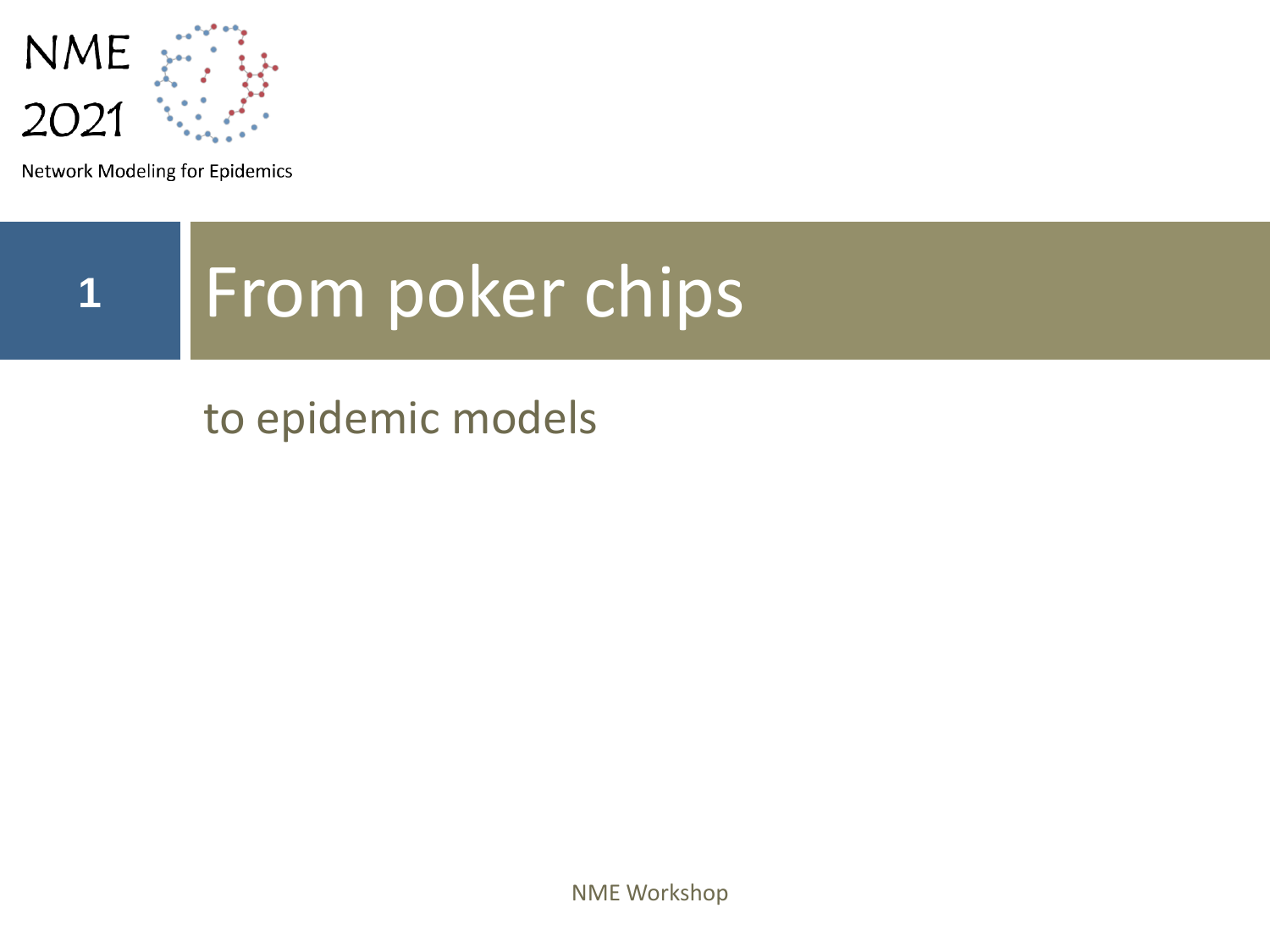# Constant growth: Summary

|                            |                                     | <b>Constant Growth</b>                          |                                |             |              |              |                |              |              |              |                             |             |            |  |
|----------------------------|-------------------------------------|-------------------------------------------------|--------------------------------|-------------|--------------|--------------|----------------|--------------|--------------|--------------|-----------------------------|-------------|------------|--|
| <b>Population size</b>     | <b>Infinite</b>                     | 10<br>9<br>8<br>7                               |                                |             |              |              |                |              | $\mathbf{x}$ | $\mathbf{x}$ | $\mathbf x$                 | $\mathbf x$ |            |  |
| <b>Final epidemic size</b> | <b>Infinite</b>                     | 6<br>5<br>4<br>3 <sup>2</sup><br>$\overline{c}$ |                                | $\mathbf x$ | $\mathbf{x}$ | $\mathbf{x}$ | $\mathbf{x}$   | $\mathbf{x}$ |              |              |                             |             |            |  |
| <b>Prevalence curve</b>    | Linear<br>$slope = incidence$       | 1 <br>$\mathbf 0$                               | $\mathbf{x}$<br>$\overline{0}$ | $\vert$ 1   |              | $2 \quad 3$  | $\overline{4}$ |              |              |              | $5 \quad 6 \quad 7 \quad 8$ |             | 9 10 11 12 |  |
| <b>Incidence curve</b>     | Flat: does not depend on prevalence |                                                 |                                |             |              |              |                |              |              |              |                             |             |            |  |

*Was this process stochastic or deterministic?*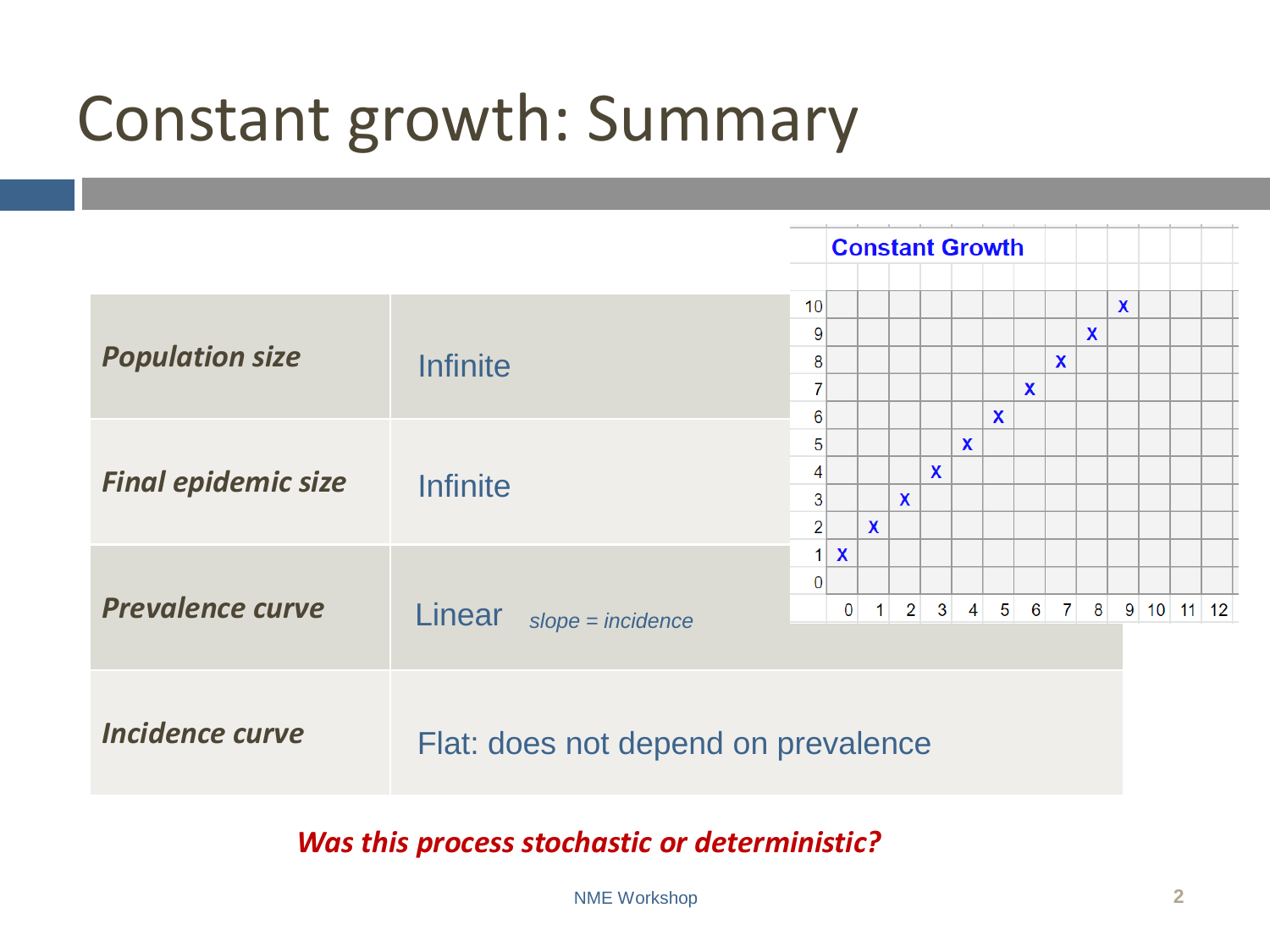# I Model: Summary



*Was this process stochastic or deterministic?*

NME Workshop **3**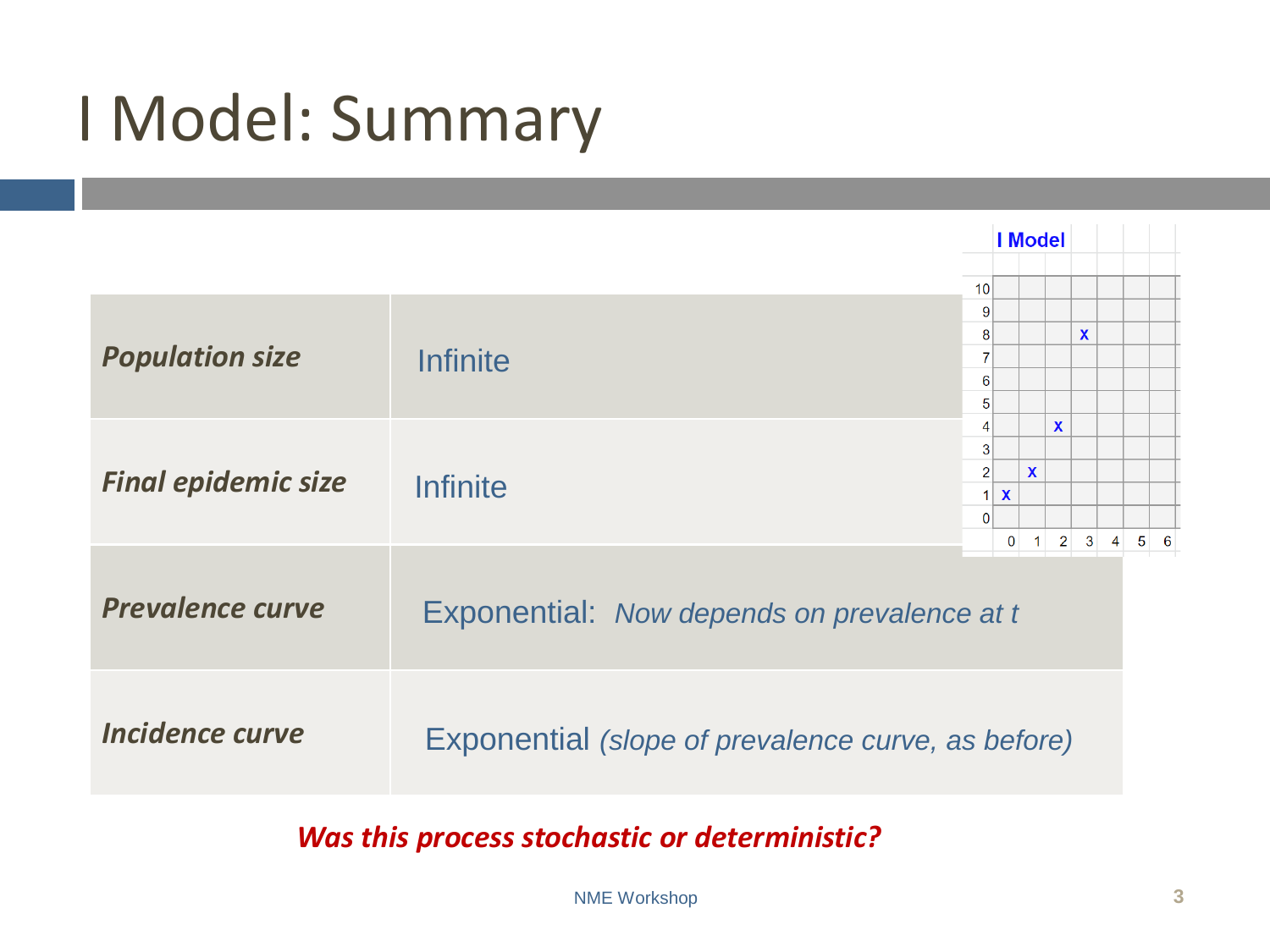# SI model

Each draw has 3 possible outcomes:

- **SS: concordant negative**
- **SI:** discordant
- **II:** concordant positive

**Only SI creates incident infection**

#### The probability of **SI** outcomes changes over time

- Low: at the start
- High: reaches its max when S=I,
- Low: decreases as S get depleted
- Bell shaped

|    | 1. <b>SS</b> | 9. <b>SS</b>         | 17. <b>SI</b>        | $25.$ $\blacksquare$ |  |
|----|--------------|----------------------|----------------------|----------------------|--|
|    | 2. SS        | 10. SS               | 18. <b>SI</b>        | 26. <b>SI</b>        |  |
|    | 3. SS        | 11. <b>SI</b>        | $19.$ $\blacksquare$ | $27.$ II             |  |
|    | 4. <b>SS</b> | 12. SS               | 20. <b>SI</b>        | $28.$ $\blacksquare$ |  |
|    | 5. <b>SS</b> | 13. <b>SS</b>        | 21. SS               | $29.$ II             |  |
|    | 6. <b>SS</b> | $14.$ SI             | $22.$ II             | $30.$ $\blacksquare$ |  |
|    | 7. <b>SS</b> | $15.$ $\blacksquare$ | $23.$ SI             | $31.$                |  |
| 8. | <b>SI</b>    | $16.$ SI             | 24.                  | $32.$ $  $           |  |

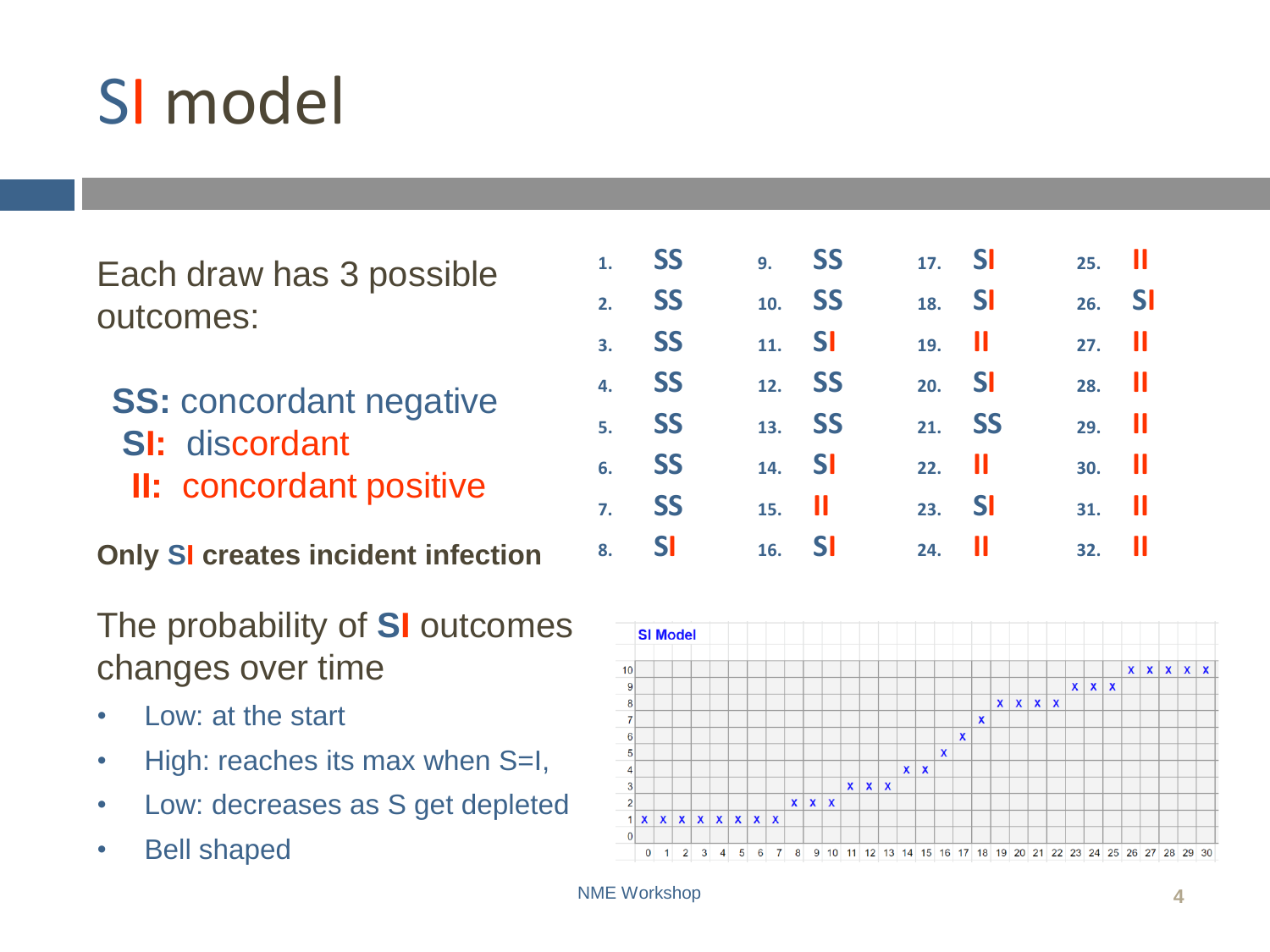# SI Model: Summary

| <b>Population size</b>     | $FINITE: N = S + I$                                                                                                                |
|----------------------------|------------------------------------------------------------------------------------------------------------------------------------|
| <b>Final epidemic size</b> | N (everyone)                                                                                                                       |
| <b>Prevalence curve</b>    | Logistic (slope = incidence)                                                                                                       |
| Incidence curve            | For poker chips: p(incident case) is bell shaped<br>In general, the incidence curve is bell shaped<br>Depends on $S(t)$ and $I(t)$ |

*Was this process stochastic or deterministic?*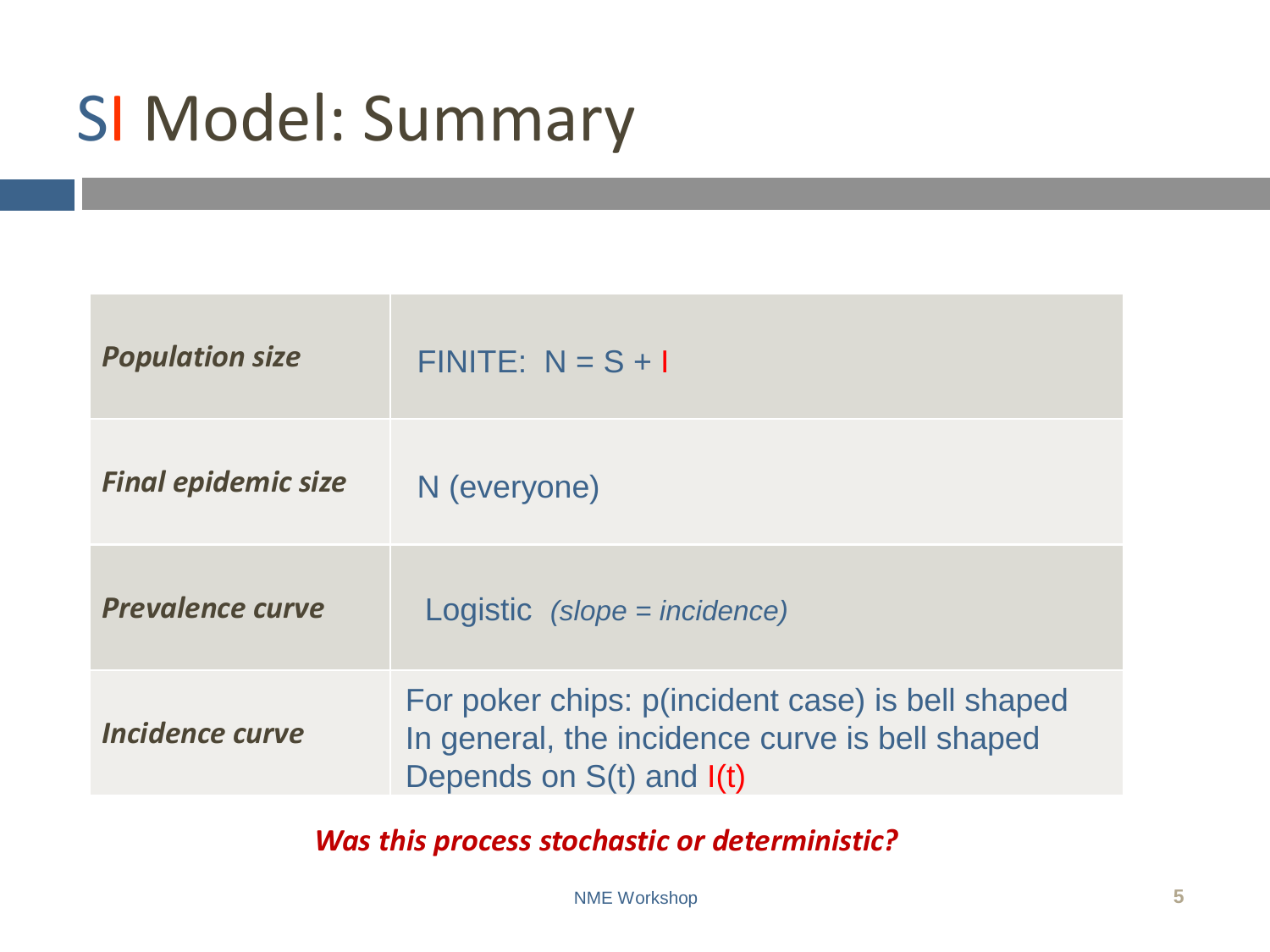# SI Model: New concepts

### 1. Susceptible depletion

As the pool of susceptibles shrinks

- The probability of drawing an II pair rises
- 'wasted' contacts (from the pathogen's perspective)

### 2. Equilibrium state

Eventually the epidemic ends

- Not because the infection dies out
- But because there's no one left to infect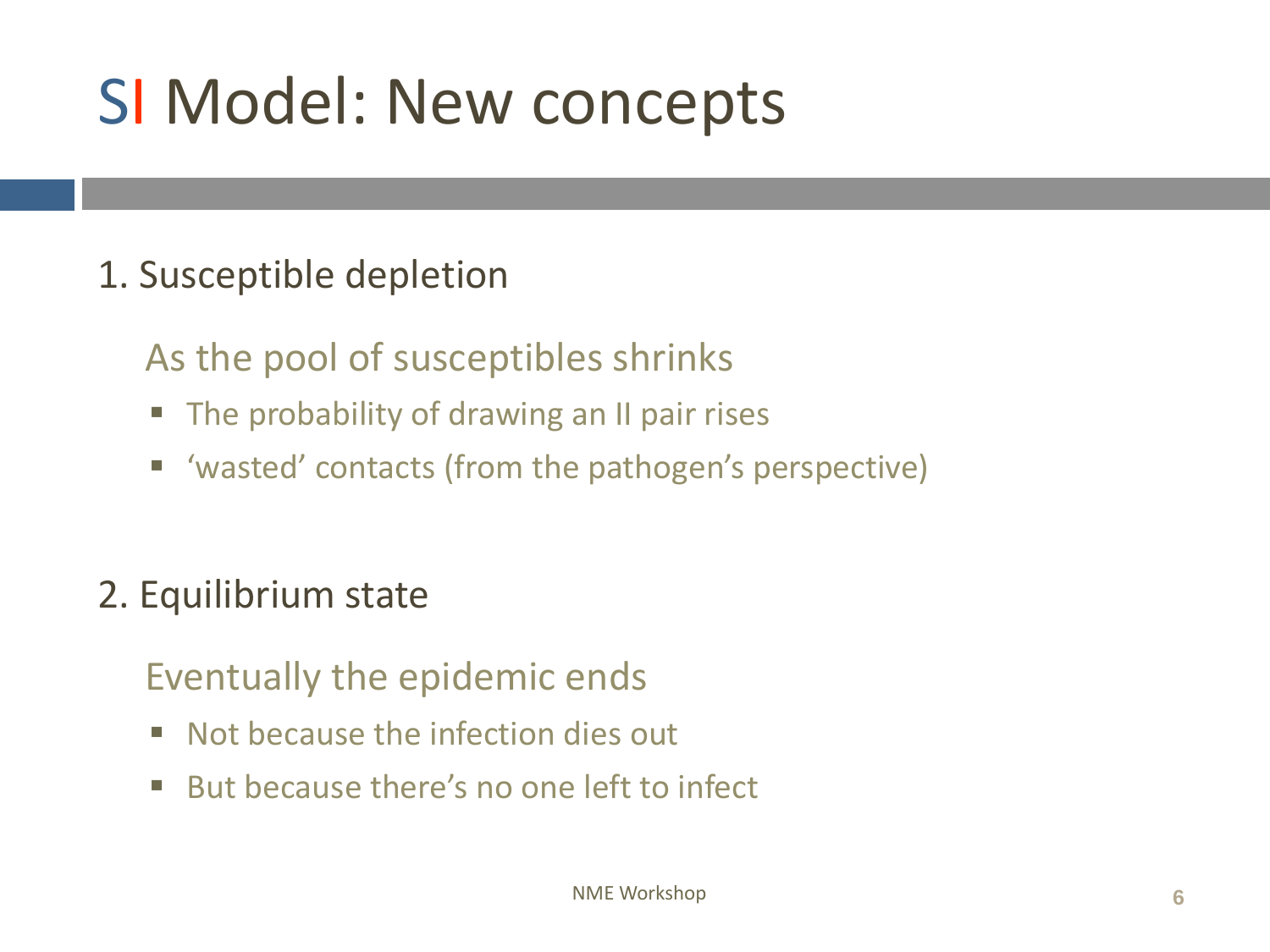# The SIR model

## ■ This is where we stopped, about half way thru

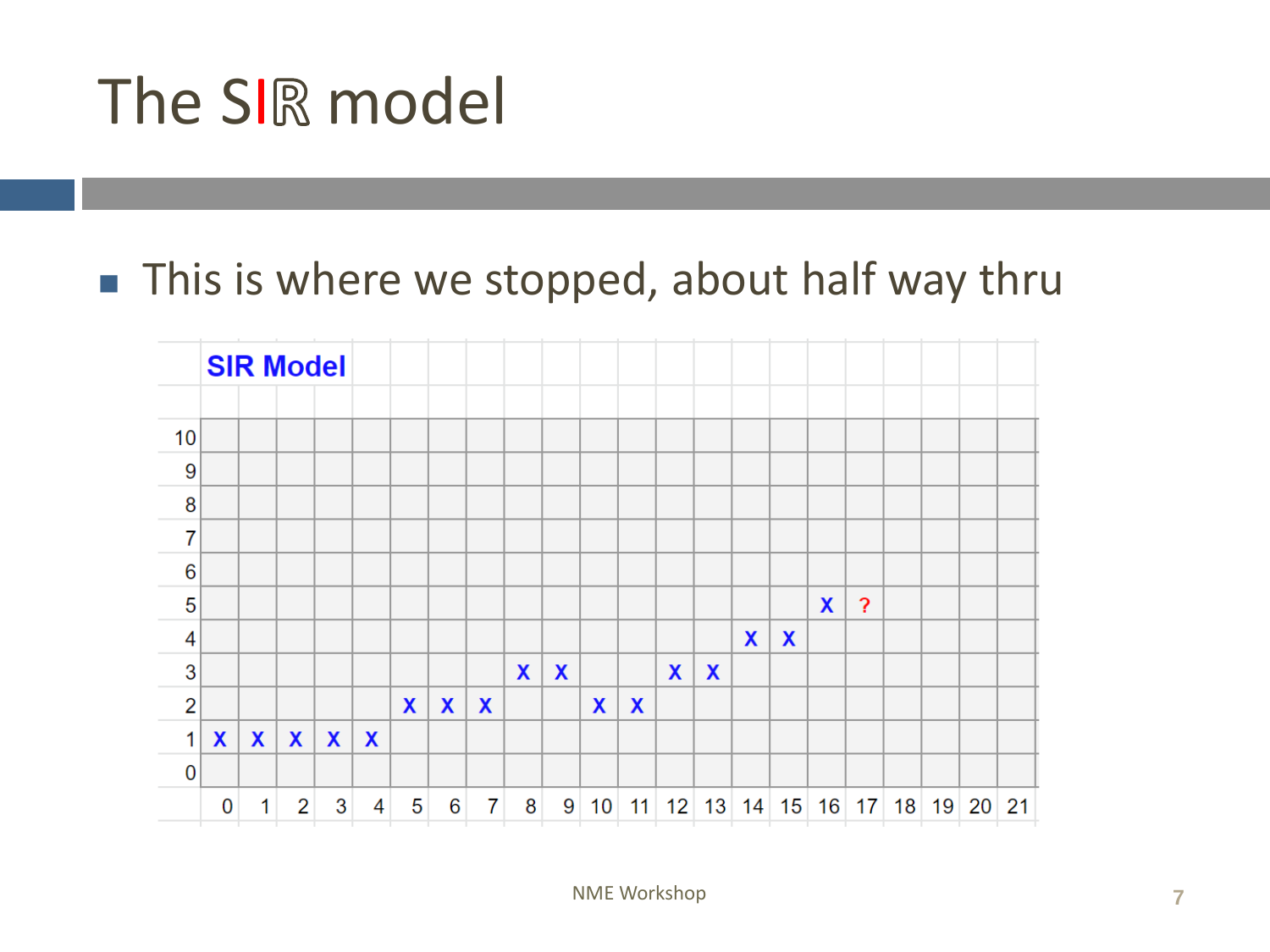## Quiz results

### ■ Let's see how you did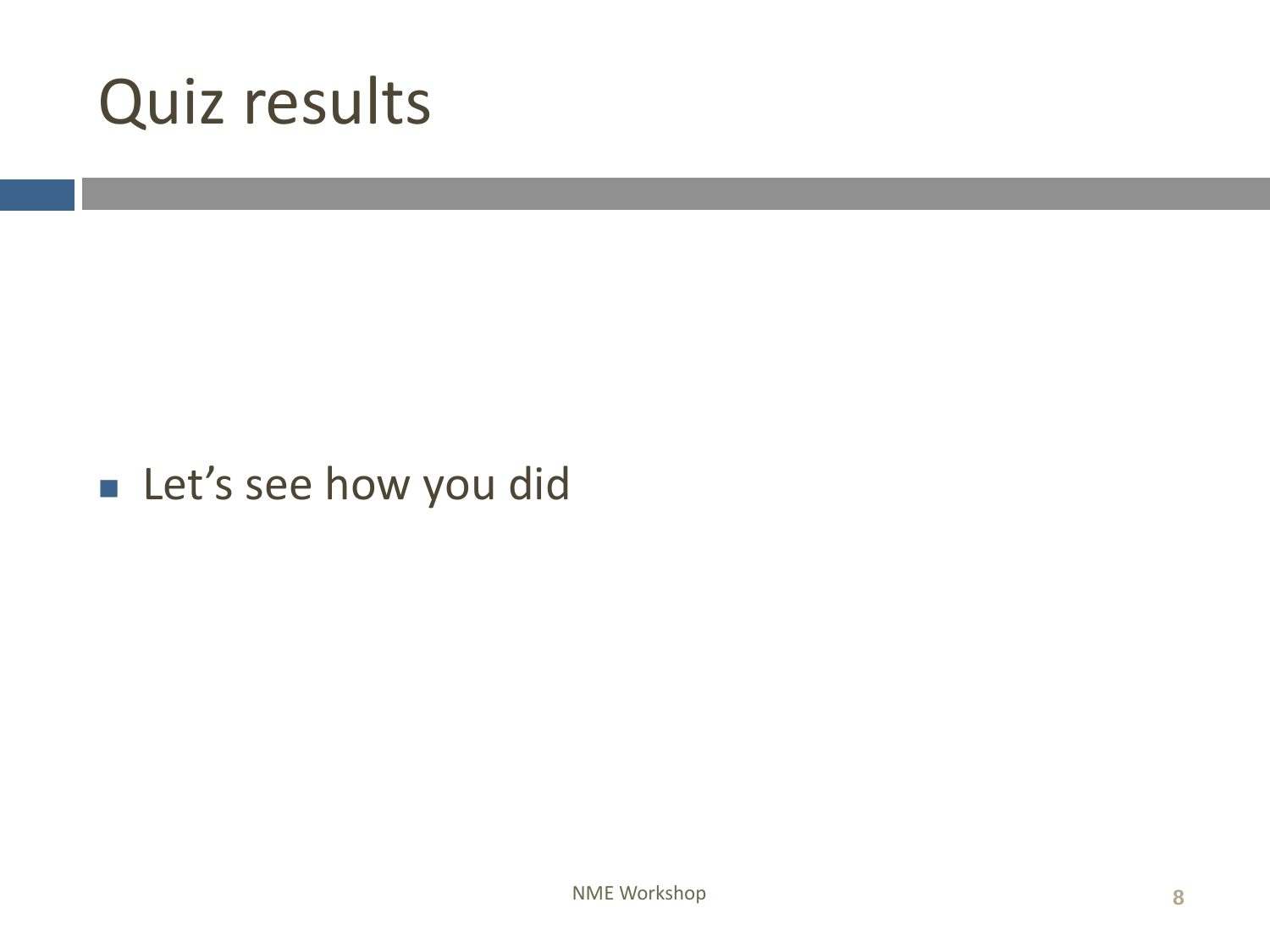# SIR Model: Summary

| <b>Population size</b>     | $FINITE: N = S + I + R$                                                                                                                                    |
|----------------------------|------------------------------------------------------------------------------------------------------------------------------------------------------------|
| <b>Final epidemic size</b> | 0 : These infections always die out<br>in a closed popn                                                                                                    |
| <b>Prevalence curve</b>    | Flat (if it dies out after the first case)<br>Non-monotonic otherwise<br>(roughly bell shaped in large populations)<br>$Slope = f(incidence and recovery)$ |
| Incidence curve            | For poker chips: p(incident case) is bell shaped<br>In general, the incidence curve is bell shaped<br>Depends on $S(t)$ , $I(t)$ and $R(t)$                |

*Was this process stochastic or deterministic?* 

NME Workshop **9**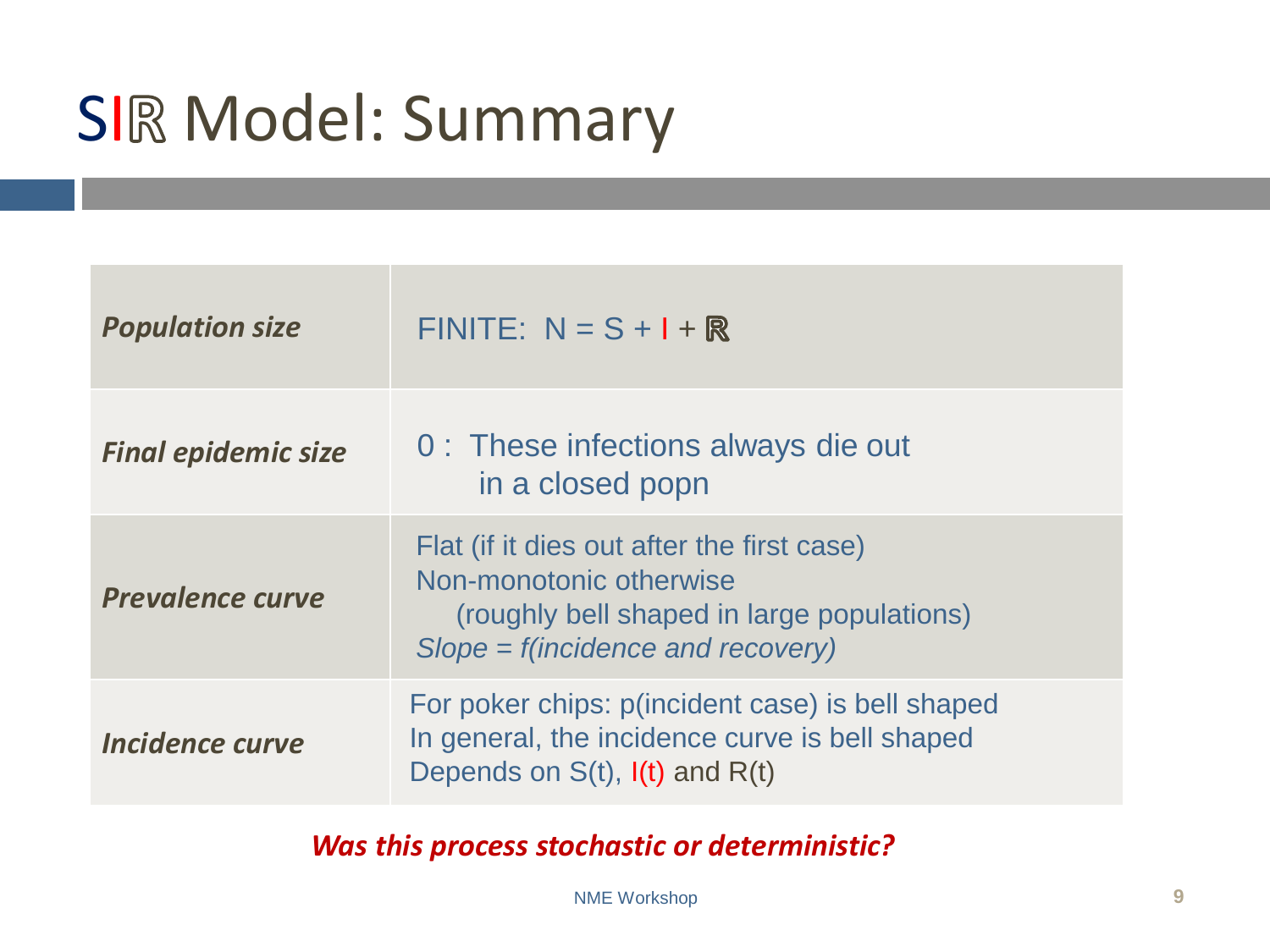# SIR : New concepts

### **1:** Extinction

Time to extinction of *I* : *stochastic in the poker chips (why?)* Range is  $\{D \text{ to } D^*N\}$  (for our poker chips, 10 to 100) If the infection probability  $\tau < 1$ , it would depend on that too

### **2:** Final prevalence of *S* and

Variable, but has a range for S of {0, N-1} and for R of {1, N-1}

Depends on cumulative number of infections before extinction.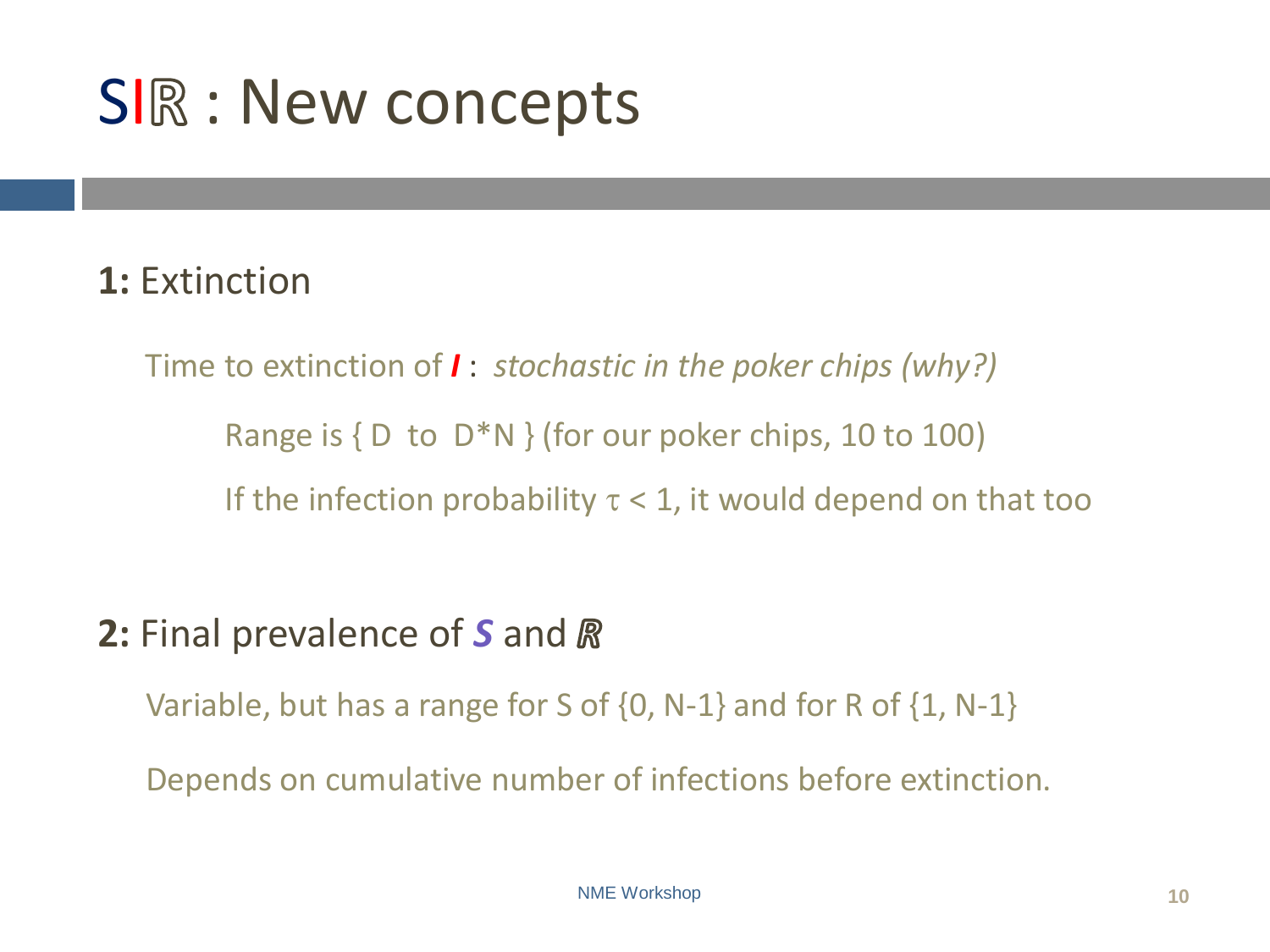

- The prevalence of I may be non-monotonic
- But the prevalence of S is monotonic decreasing **Until it hits equilibrium**
- $\blacksquare$  And the prevalence of  $\mathbb R$  is monotonic increasing
	- **E** Again, until it hits equilibrium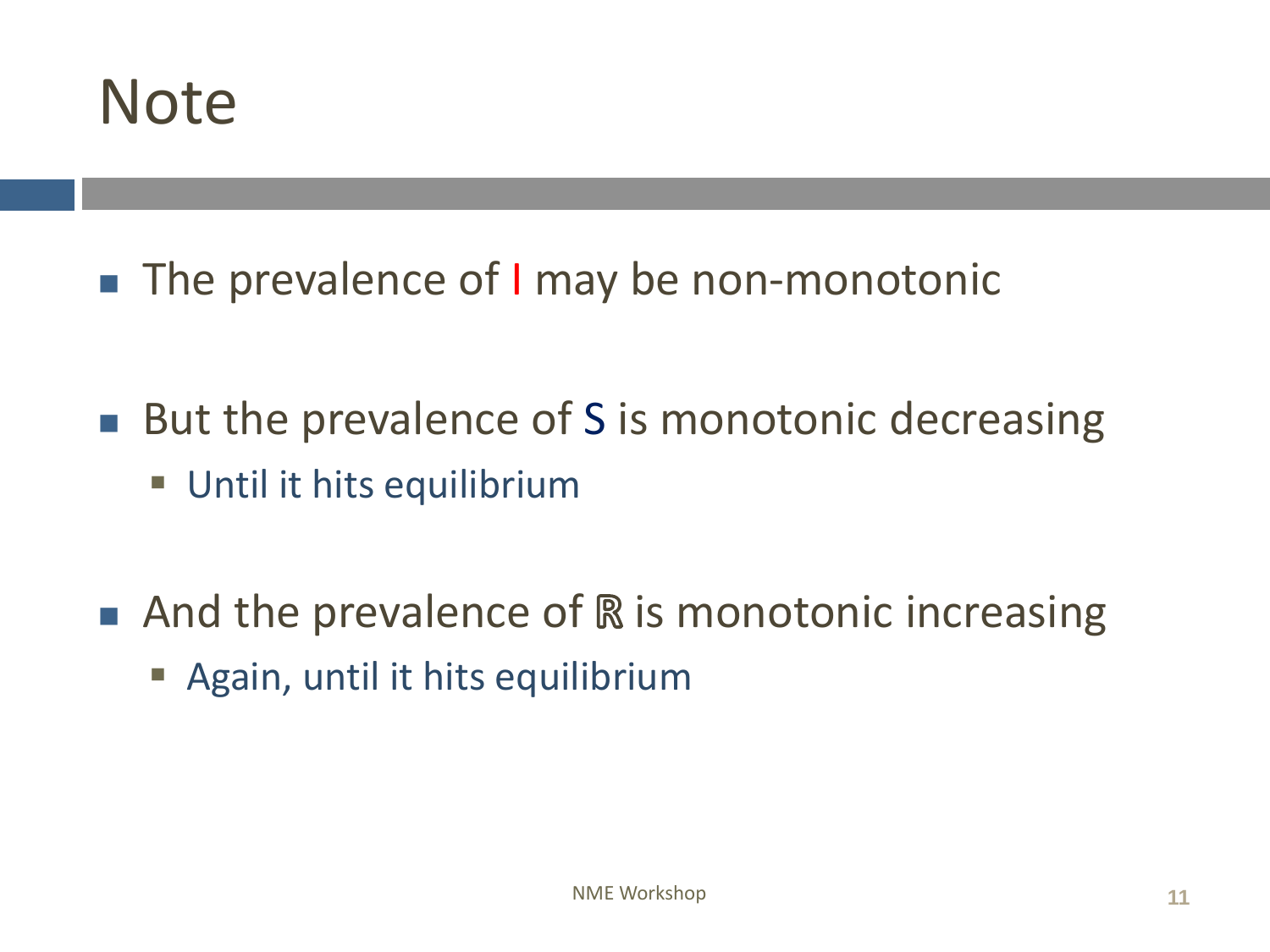# On stochasticity …

■ Did we track the time of individual infected chips?

■ Yes, ... and no

We replaced any one of the red chips in the bag with a white chip

- What assumption does this represent? Homogeneity/exchangeability of individual cases, and "memoryless" survival function (exponential distribution of survival times)
- Was there any stochasticity in the recovery dynamics at the population level?
	- No. Exactly 10 days after each infection, you get a recovery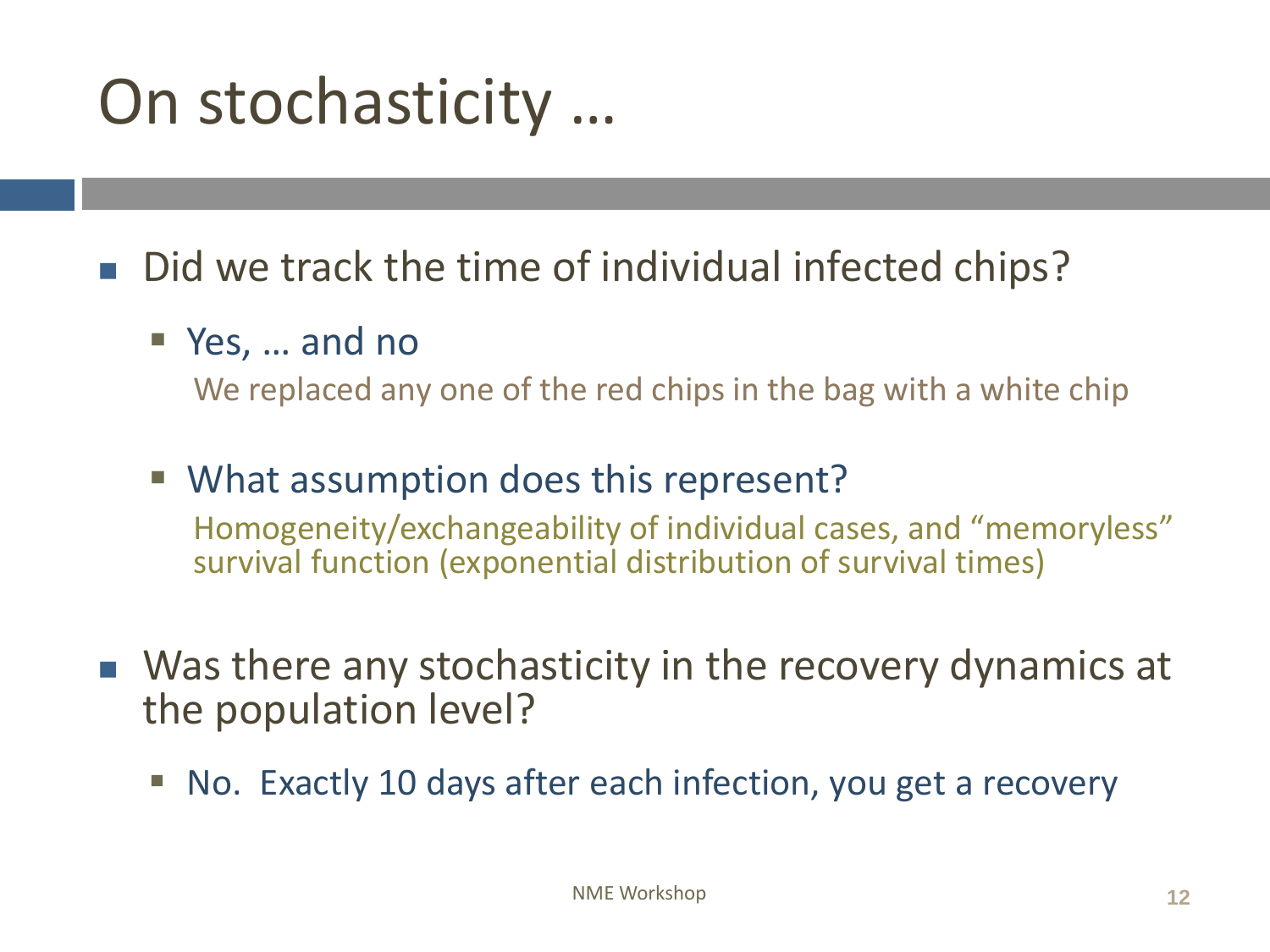# Recovered/Immune cases

- Interfere with ongoing transmission
	- Lots of new contact pair possibilities that don't transmit
- As recovered/immune cases rise, incidence declines
	- This is related to the concept of "herd immunity"
		- Even if you're not immune, the immune cases around you give you protection.
	- $\blacksquare$  And if we allow the probability of transmission to be  $\lt 1$ 
		- Even if you contact an infected person, you may not get infected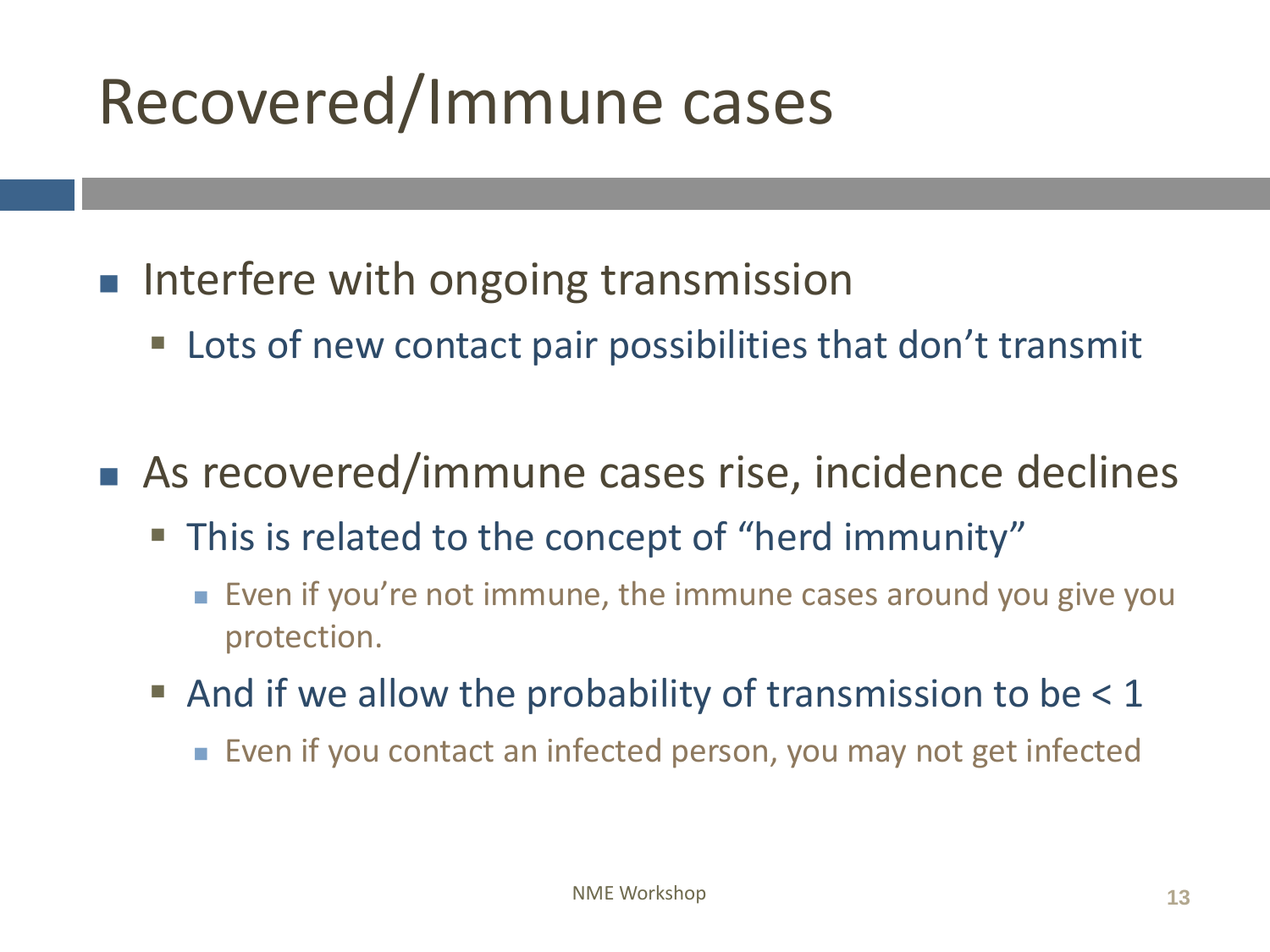# Zooming all the way back out

■ What's an example of an infection that has recovery with immunity?

## ■ Has that infection died out (the equilibrium state)?

## ■ So, what's missing in our model?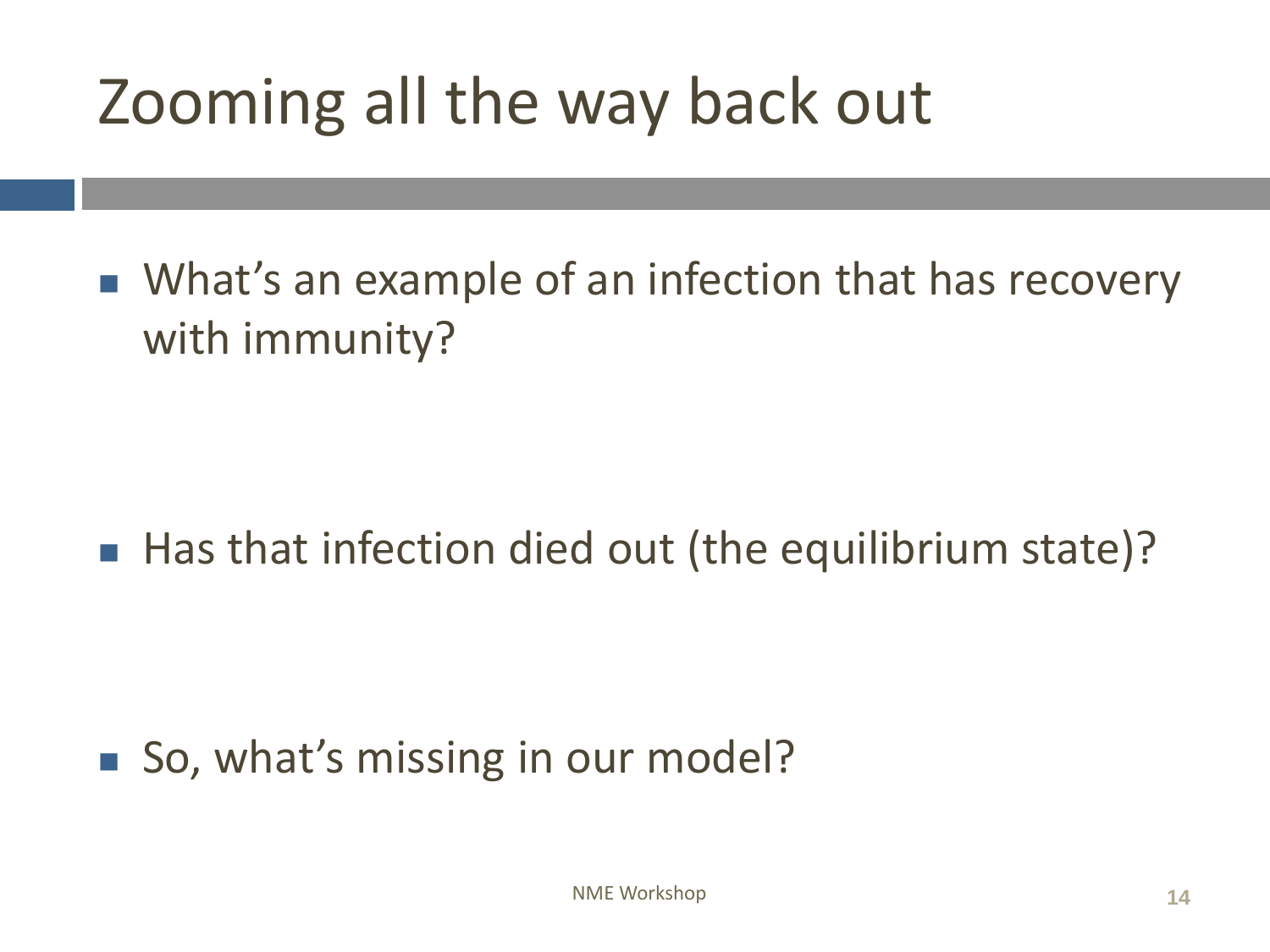

NME Workshop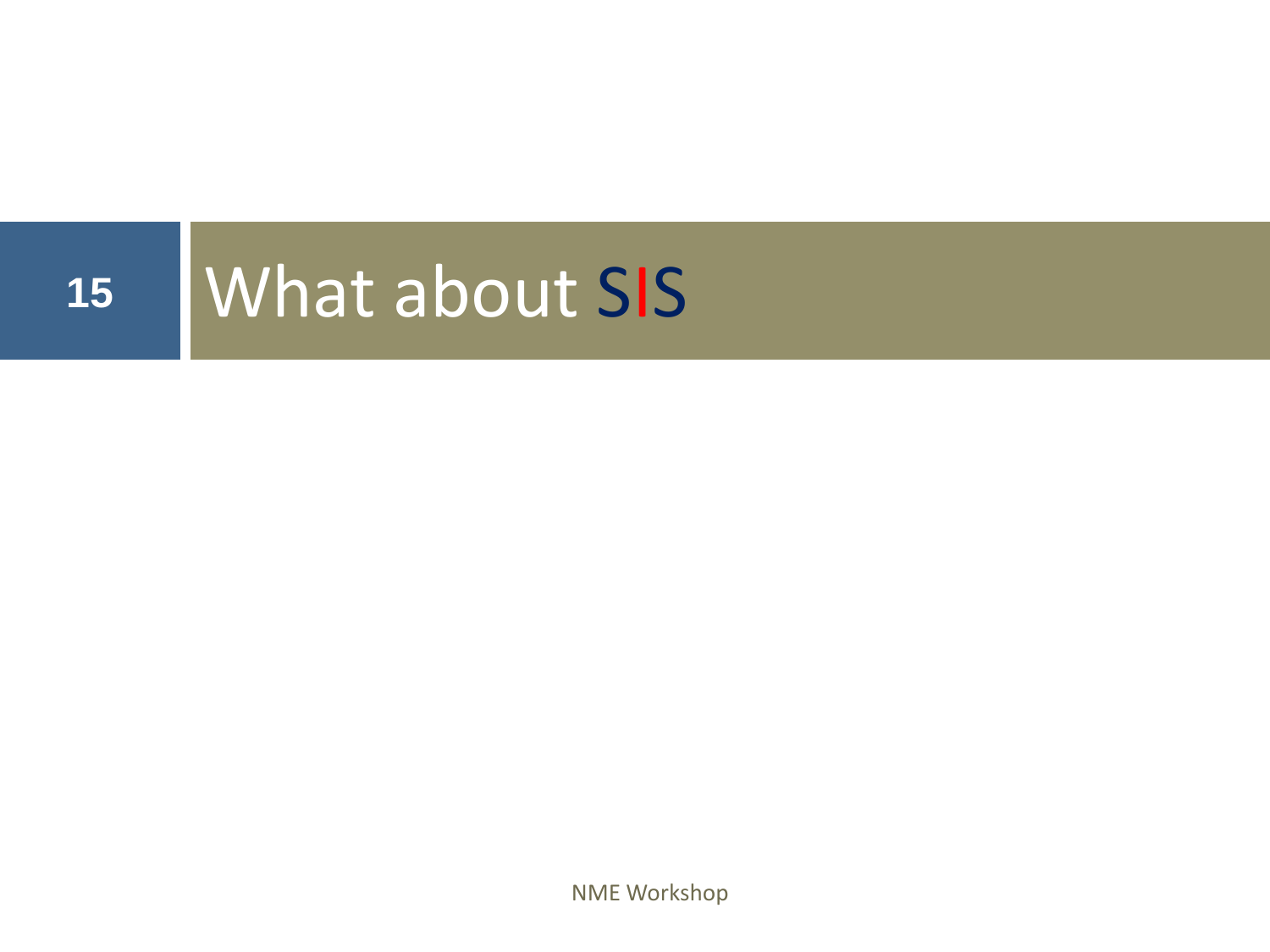# SIS: Recovery with Susceptibility (on your own)

#### **INSTRUCTIONS:** Prepare a bag with 9 blue and 1 red chips (S=blue, I=red)

- **1. Pick two chips**
	- If the chips are not red and blue, no infection occurs.
		- Replace both chips in bag, go to step (2)
	- If the chips are red and blue, infection occurs
		- Replace blue chip with red chip and return to bag
- **2. Update duration worksheet for any new and pre-existing infections**
	- Increment each active row by 1 day

■ If any durations are at {CHANGE STATE}, take a red chip from the bag and *replace it with a blue chip*

- **3. Update prevalence worksheet with the number of red chips currently in the bag**
- **4. Are there any more red chips in the bag?**
	- YES: Return to (1)
	- NO: Stop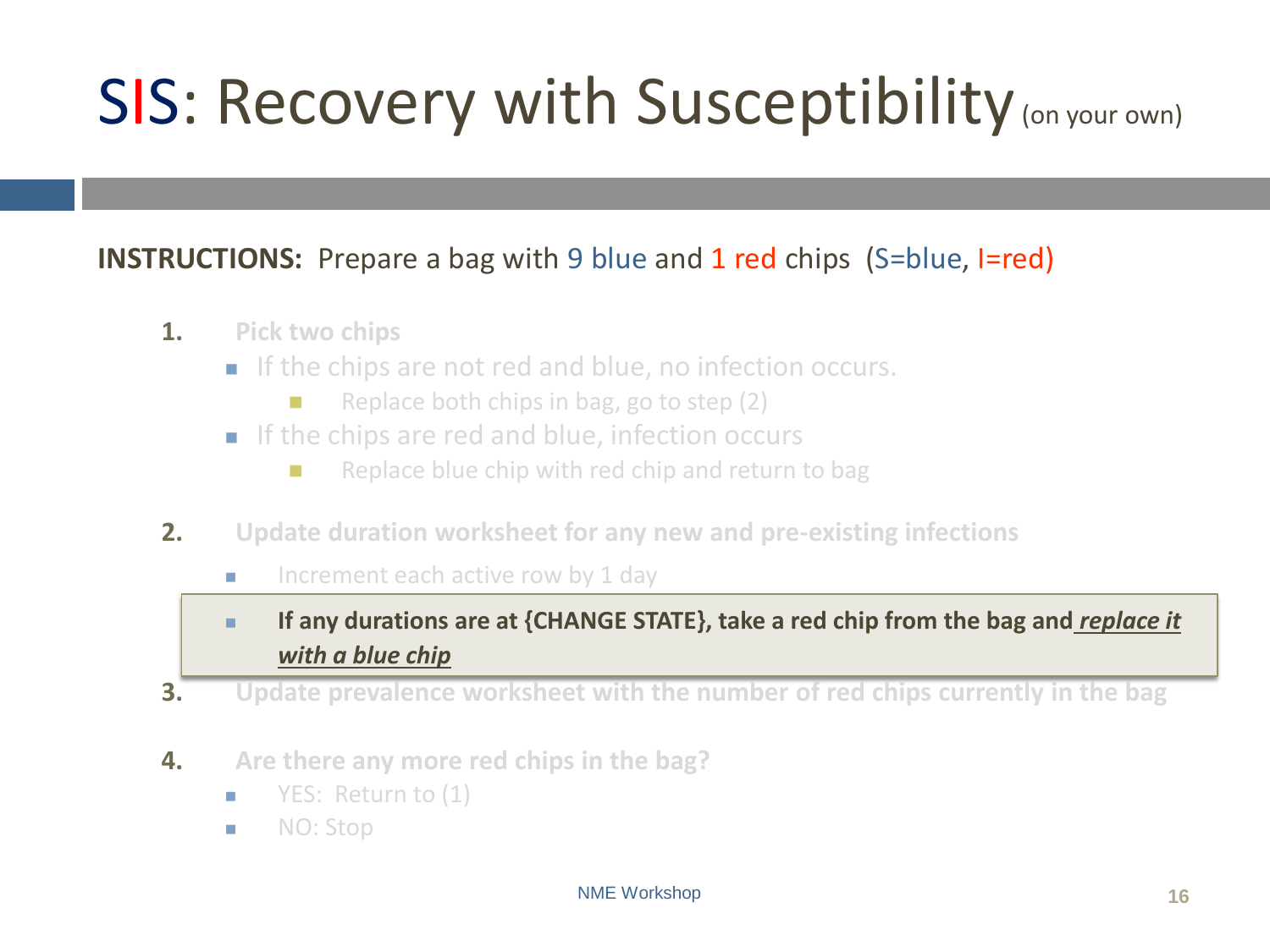# SIS Model: Summary

| <b>Population size</b>     | $FINITE: N = S + I$                                                                                                                                    |
|----------------------------|--------------------------------------------------------------------------------------------------------------------------------------------------------|
| <b>Final epidemic size</b> | Depends on the model you're using (!!!!)                                                                                                               |
| <b>Prevalence curve</b>    | Flat (if it dies out after the first case)<br>Non-monotonic otherwise<br>(for a long time, and not bell-shaped)<br>$Slope = f(incidence and recovery)$ |
| Incidence curve            | Like prevalence, flat 0 or non-monotonic                                                                                                               |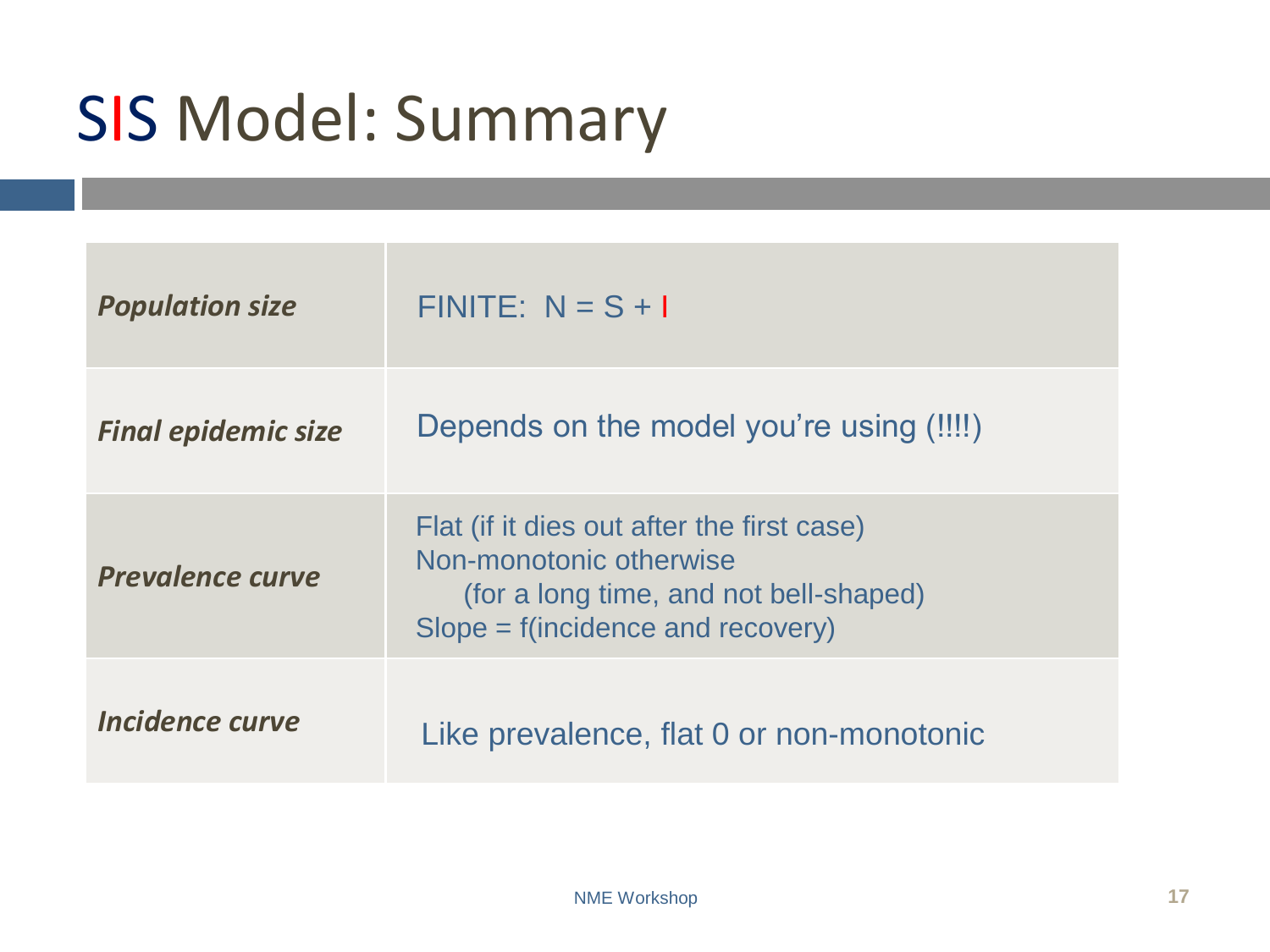# SIS : New concepts

### **1: Susceptible replenishment**

S prevalence may also be non-monotonic now, which changes everything

**2:** Equilibrium prevalence in a closed (finite) population will depend on the type of model you're using

*In a deterministic model,* equilibrium prevalence can range from [0, N]

*If there is stochasticity*, infection will always eventually die out.

Final prevalence of *I* is always 0, and *S* is always N But it can take … forever to get there And the probability of extinction at any time may be vanishingly small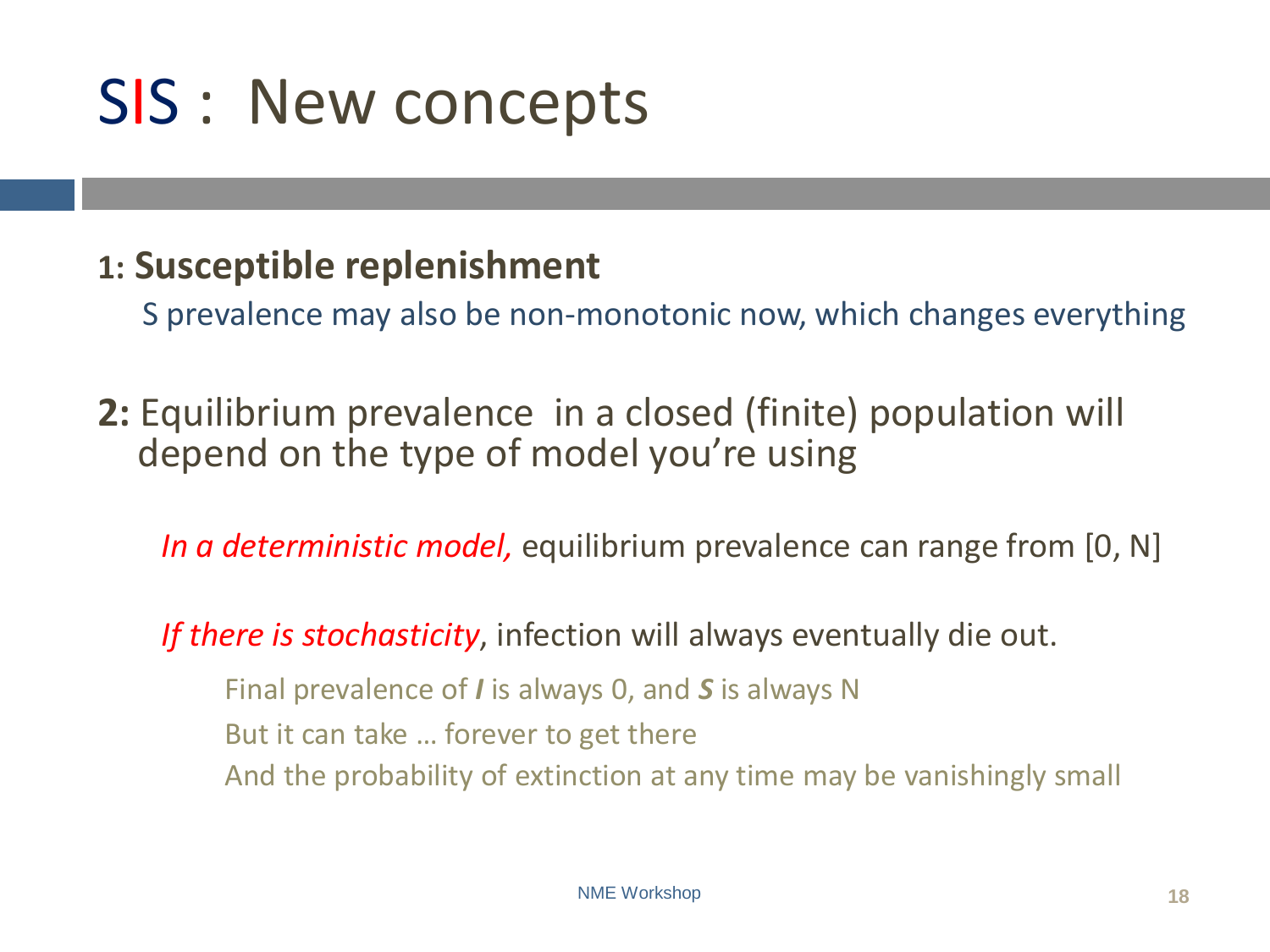# **<sup>19</sup>** Formalizing these concepts

NME Workshop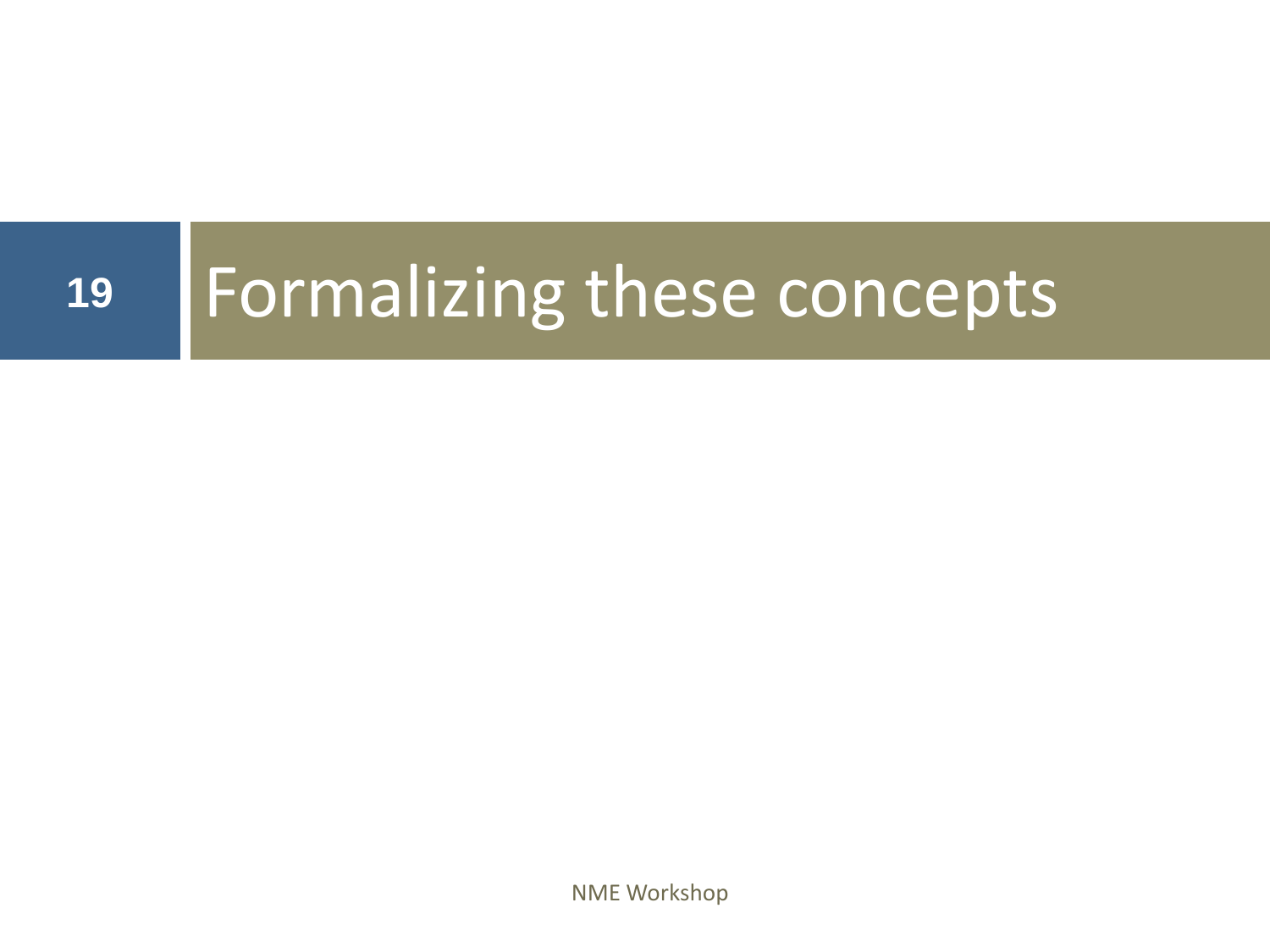# Models have three basic components

- **Elements** "actors" in the model
- **States** attributes of system elements
- **Transitions** rates of movement between states

## All models have these same building blocks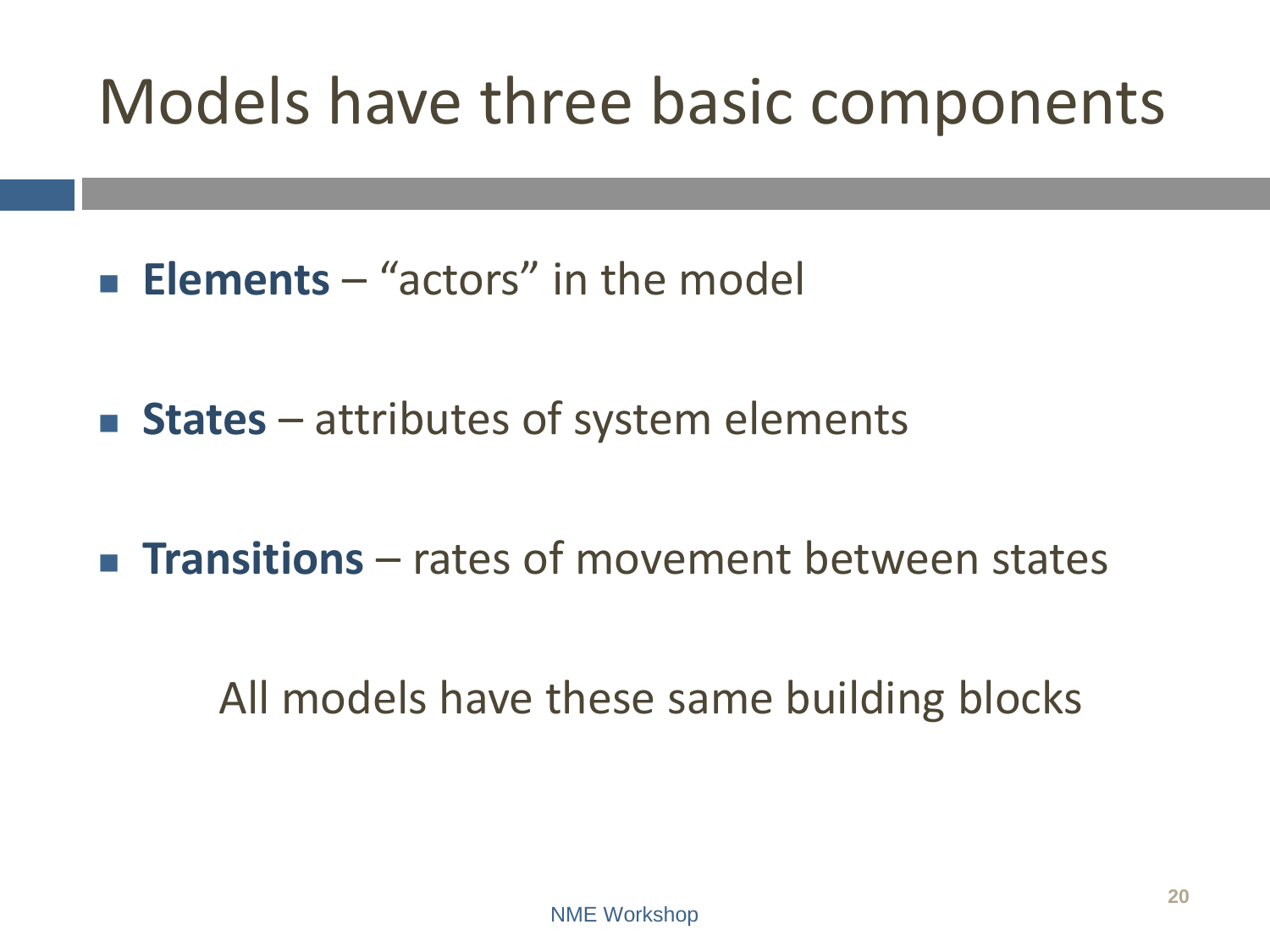# Model component 1: **Elements**

### Elements can be

- Persons
- Animals
- **Environmental reservoirs (water, soil)**
- $\blacksquare$  Etc.

## *Example*: COVID transmission requires people

Is the pathogen a separate element?

- In some models, yes
- This week: no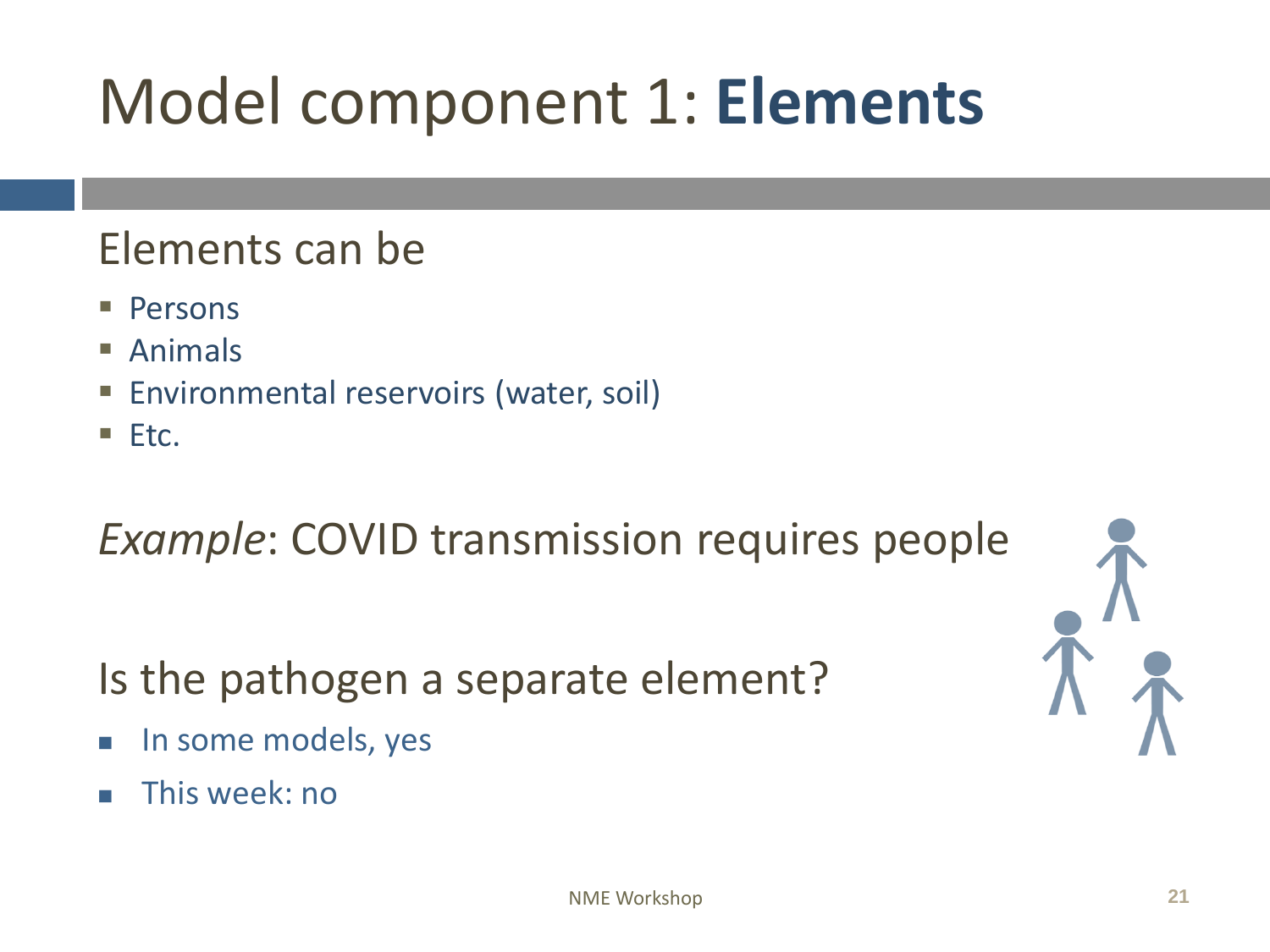# Model component 2: **States**

States – attributes of elements. For example:

- Infection-related (Susceptible, Infected, Recovered....)
- Demographic (sex, age....)
- Behavioral (level of sociality; occupation....)
- Clinical (tested or not; on treatment or not...)
- Geospatial (community; coordinates....)
- Etc. etc. etc.

*Example*: A very simple COVID model has three host states:





susceptible (S) infected (I) recovered w/ immunity (R)

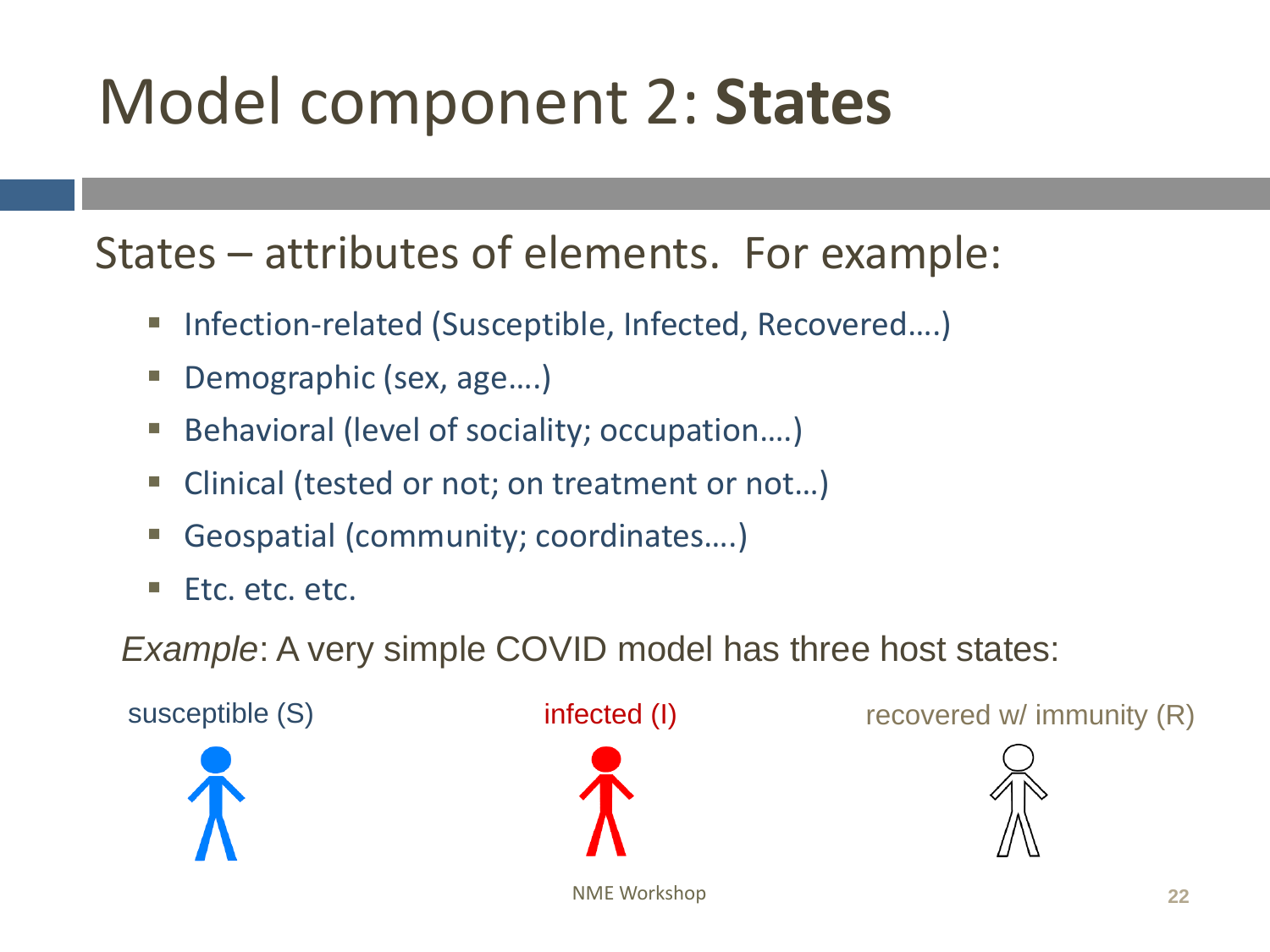# Model component 3: **Transitions**

Transitions – movement between states

- **Deterministic:** fixed *rate* of transition between states.
	- Uses a population mean rate to govern flows
- **EXED Stochastic:** *probability* that an element transitions between states.
	- Uses a draw from a probability distribution to govern flows

*Example:* A very simple COVID model has two transitions:

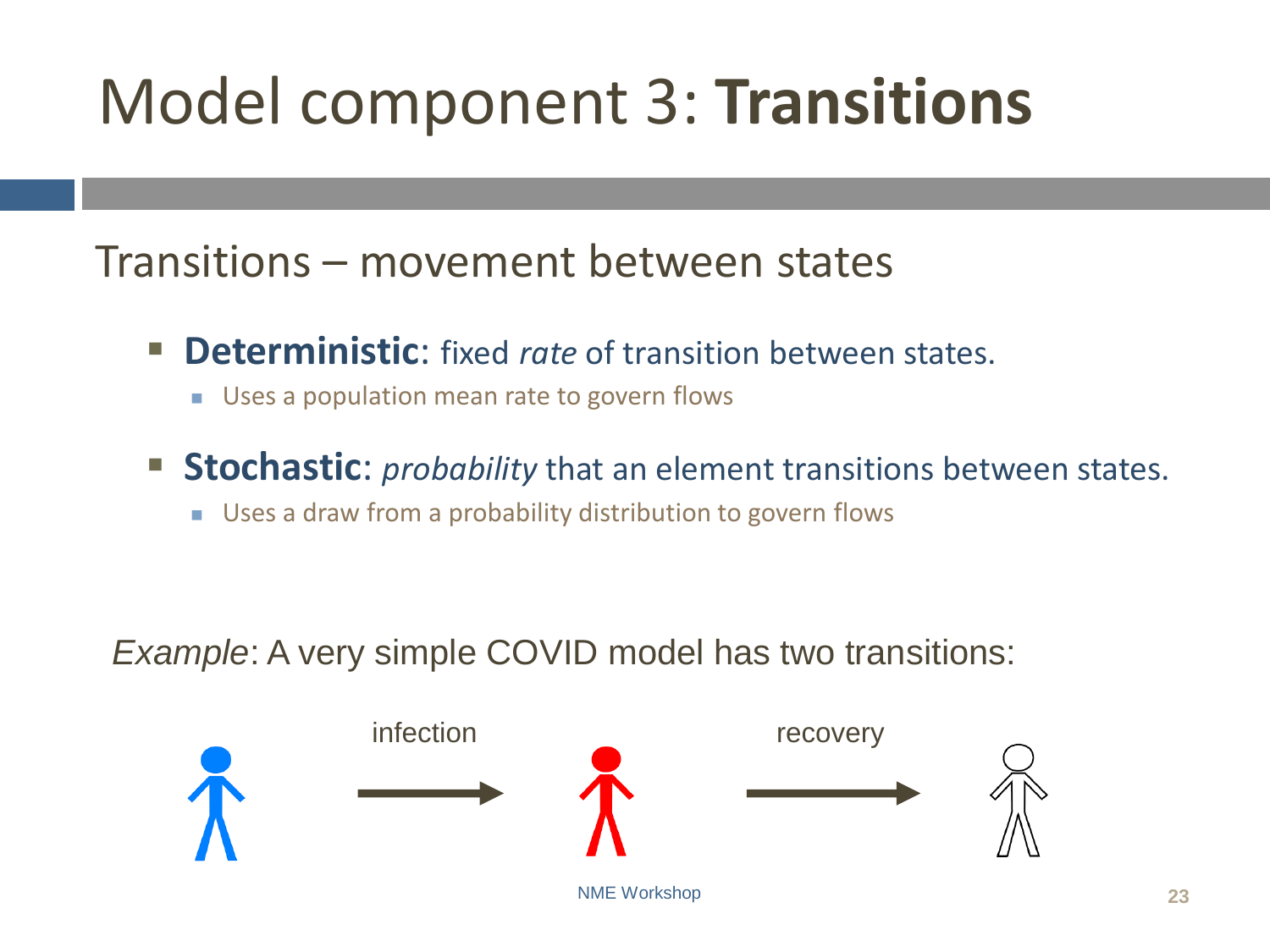# Model component 3: **Transitions**

- For "open populations"
	- Can also represent entry, from outside the model
	- And exit, to outside the model

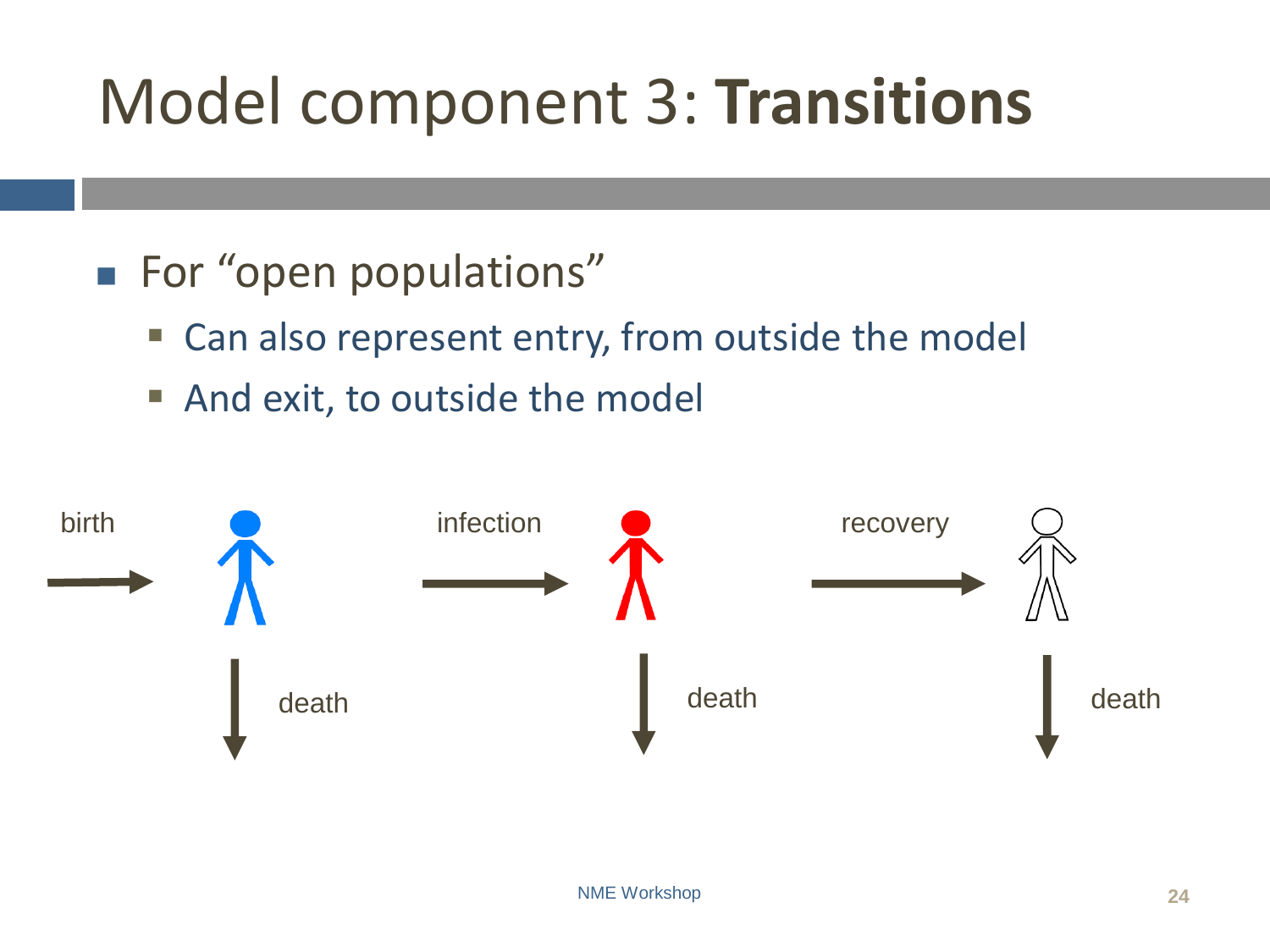# Key transition: Infection

### Many different modes of transmission:

| STD/HIV:                          | direct body fluid contact (sex, needles, MTC) |
|-----------------------------------|-----------------------------------------------|
| <b>COVID, Measles, Influenza:</b> | respiratory, air-borne                        |
| Diarrheal diseases:               | fecal-oral                                    |
| Malaria:                          | vector-borne (mosquitoes)                     |
| Schistosomiasis:                  | water and vector-borne                        |
| Cholera:                          | water and food-borne                          |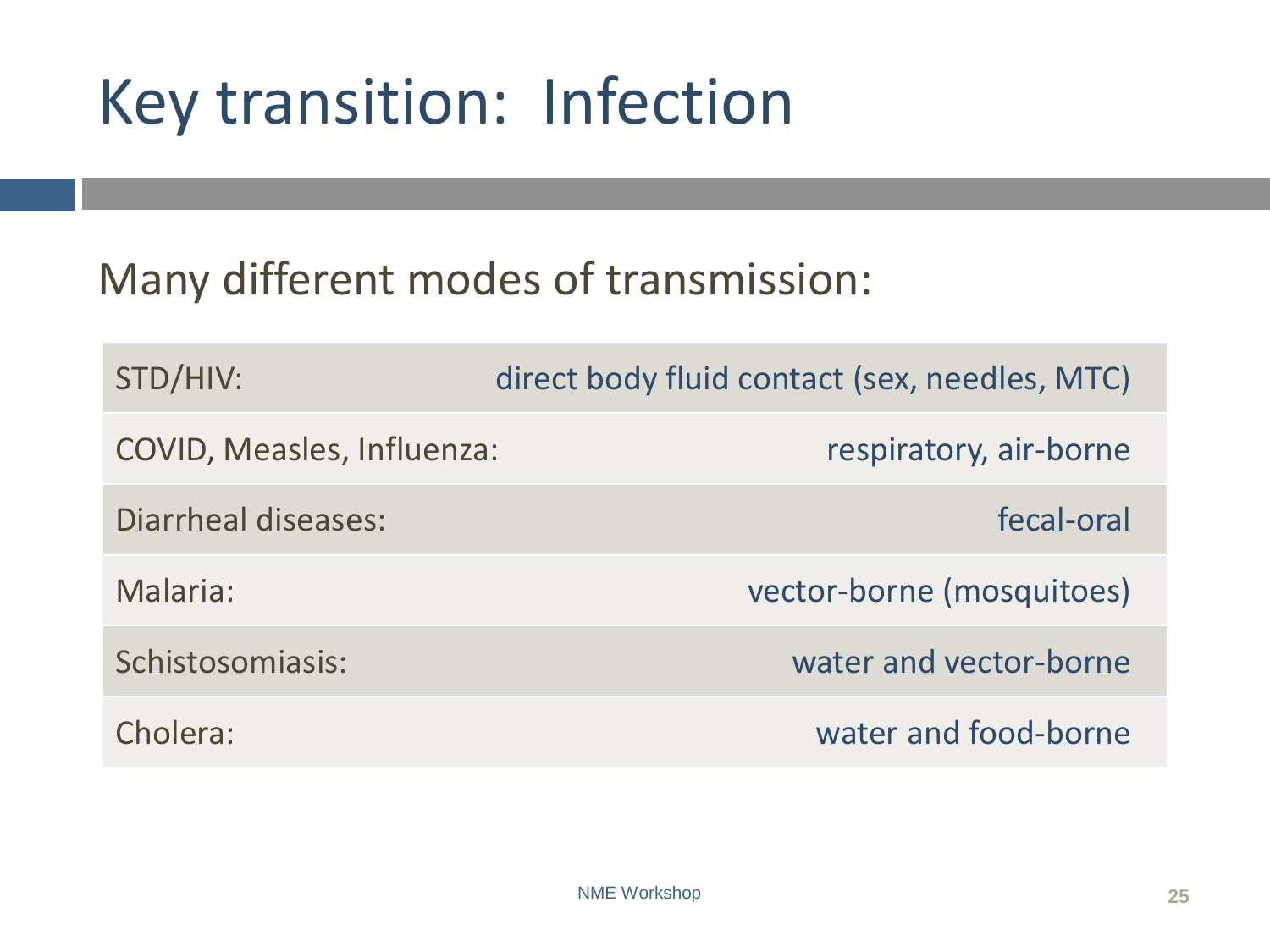# Key transition: Infection

■ Focus on person-to-person transmission this week

- It's a natural way to introduce network modeling
- **The personal contact network becomes the foundation of** the transmission network
- But the concepts and methods here are general
	- You can represent contact networks of animals
	- Or multi-layer networks of persons and vectors
	- Or bipartite networks of persons and places
	- …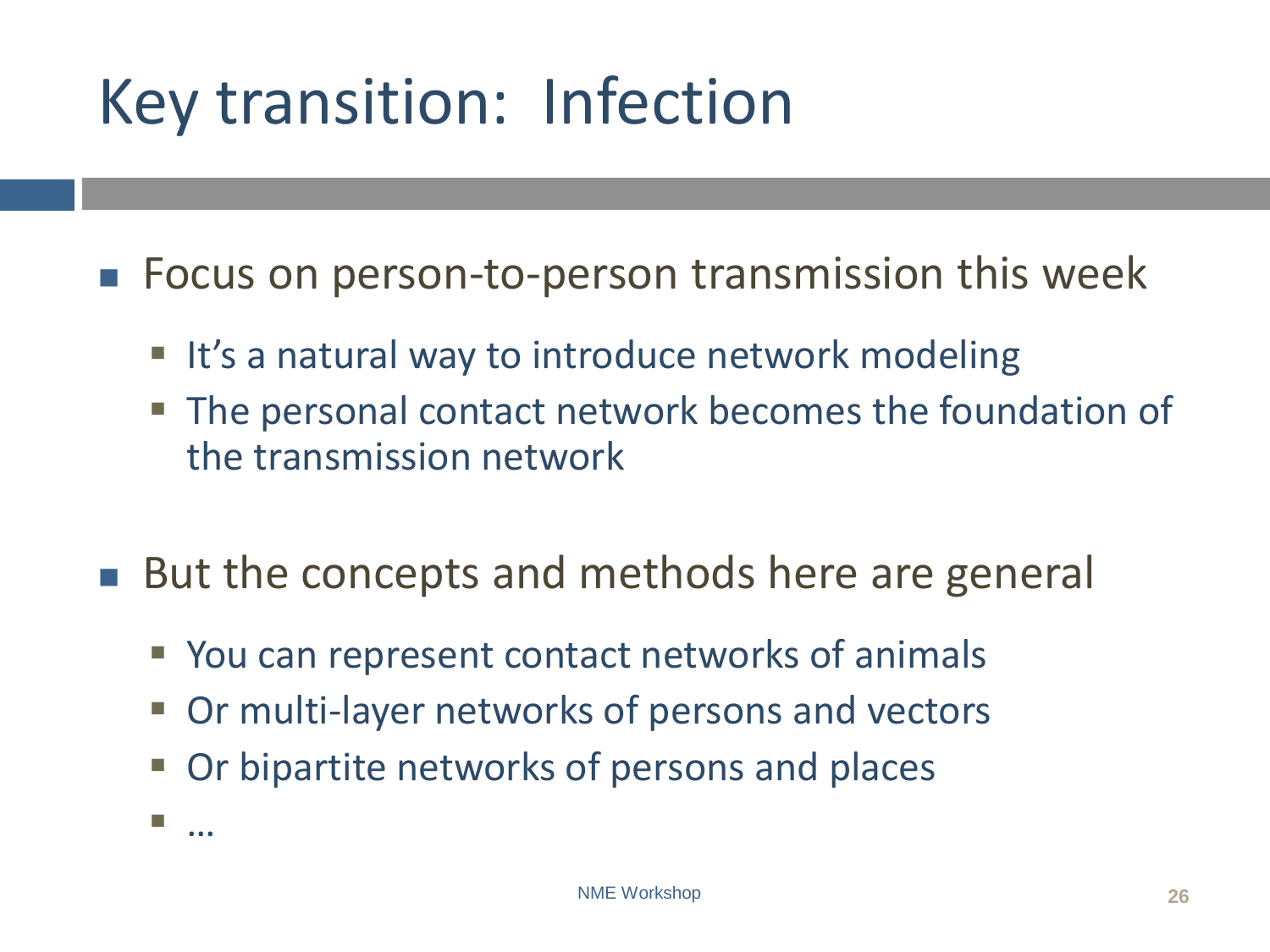# Finally: Different modeling frameworks

■ While all epidemic models share certain components

- Elements, states, transitions
- There are different ways to represent the system as a mathematical model
	- Deterministic Compartmental Models (DCMs)
	- Stochastic Individual-based Contact Models (ICMs)
	- **E** Stochastic Network Models
- The framework you choose has a big impact...